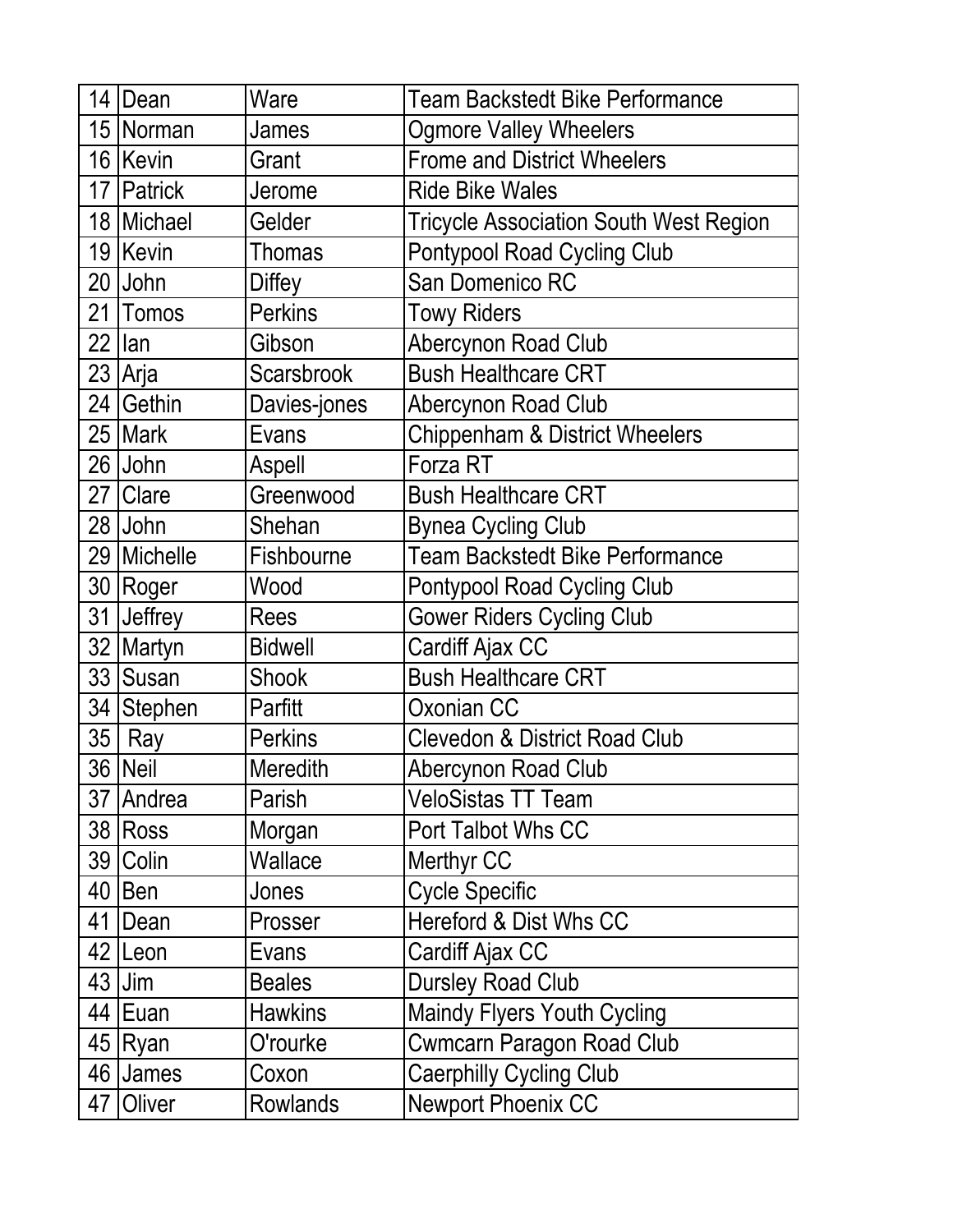|    | 48   David     | <b>Brice</b>   | <b>Bynea Cycling Club</b>              |
|----|----------------|----------------|----------------------------------------|
|    | 49 Stuart      | Day            | <b>City Cycle Centre.com</b>           |
|    | 50 Chris       | Fishbourne     | <b>Team Backstedt Bike Performance</b> |
| 51 | David          | <b>Francis</b> | Tribe of one (FTV)                     |
|    | 52 Nathan      | Leaves         | <b>Cwmcarn Paragon Road Club</b>       |
|    | 53 ILee        | Perrott        | <b>Cycle Specific</b>                  |
|    | 54 Andy        | Davies         | <b>Cardiff Jif</b>                     |
|    | 55 Philip      | <b>Tucker</b>  | <b>Cycle Specific</b>                  |
|    | 56 Steve       | <b>Potts</b>   | Velo Club St Raphael                   |
|    | 57 Anthony     | Jones          | Towy Racing Cycling Club (TRCC)        |
|    | 58 Christopher | Gibbard        | <b>Bynea Cycling Club</b>              |
|    | 59 Chris       | Massey         | <b>Team Backstedt Bike Performance</b> |
|    | 60 Chris       | <b>Boddy</b>   | <b>Didcot Phoenix CC</b>               |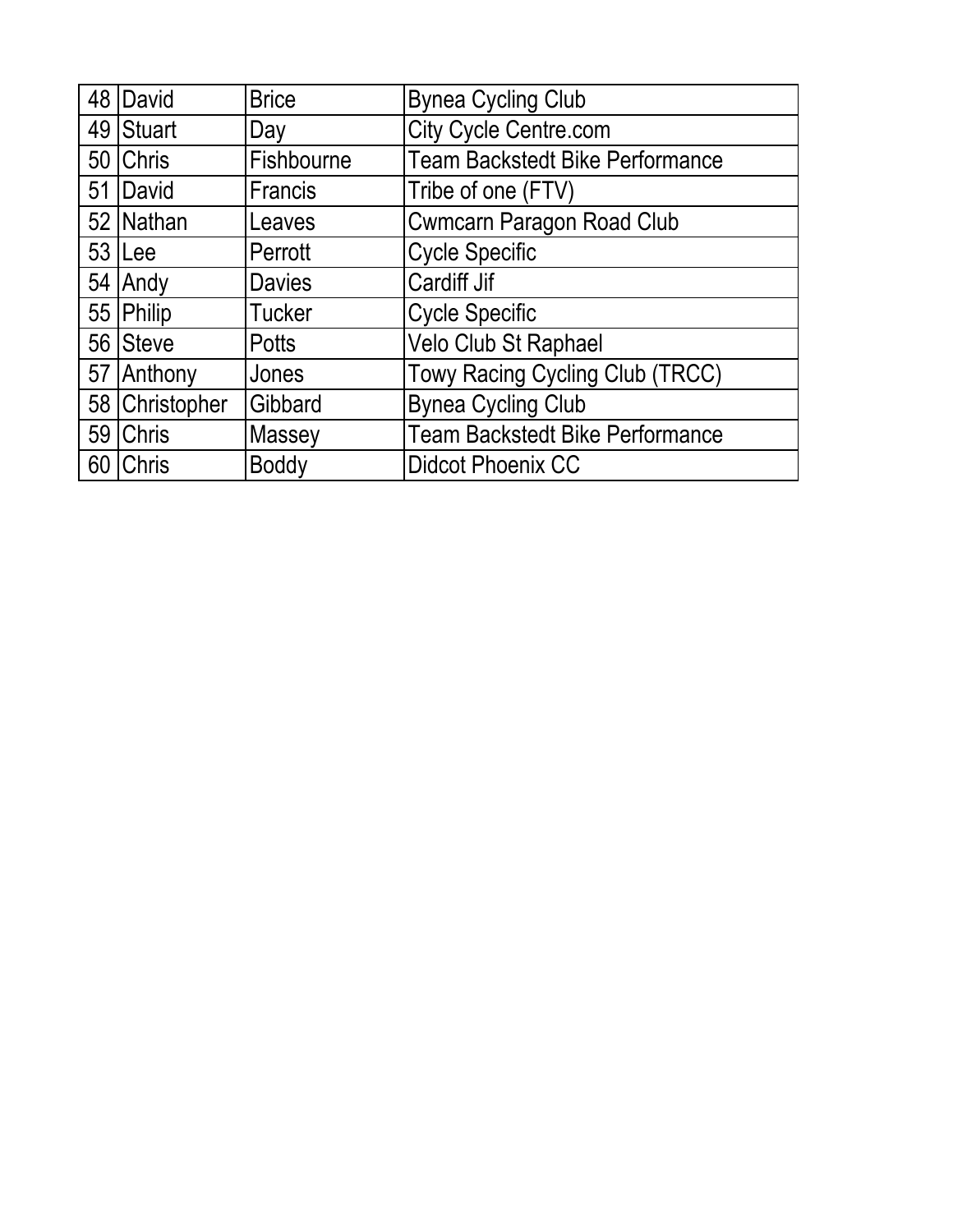| 10:14:00 |
|----------|
| 10:15:00 |
| 10:16:00 |
| 10:17:00 |
| 10:18:00 |
| 10:19:00 |
| 10:20:00 |
| 10:21:00 |
| 10:22:00 |
| 10:23:00 |
| 10:24:00 |
| 10:25:00 |
| 10:26:00 |
| 10:27:00 |
| 10:28:00 |
| 10:29:00 |
| 10:30:00 |
| 10:31:00 |
| 10:32:00 |
| 10:33:00 |
| 10:34:00 |
| 0:35:00  |
| 10:36:00 |
| 10:37:00 |
| 10:38:00 |
| 10:39:00 |
| 10:40:00 |
| 10:41:00 |
| 10:42:00 |
| 10:43:00 |
| 10:44:00 |
| 10:45:00 |
| 10:46:00 |
| 10:47:00 |